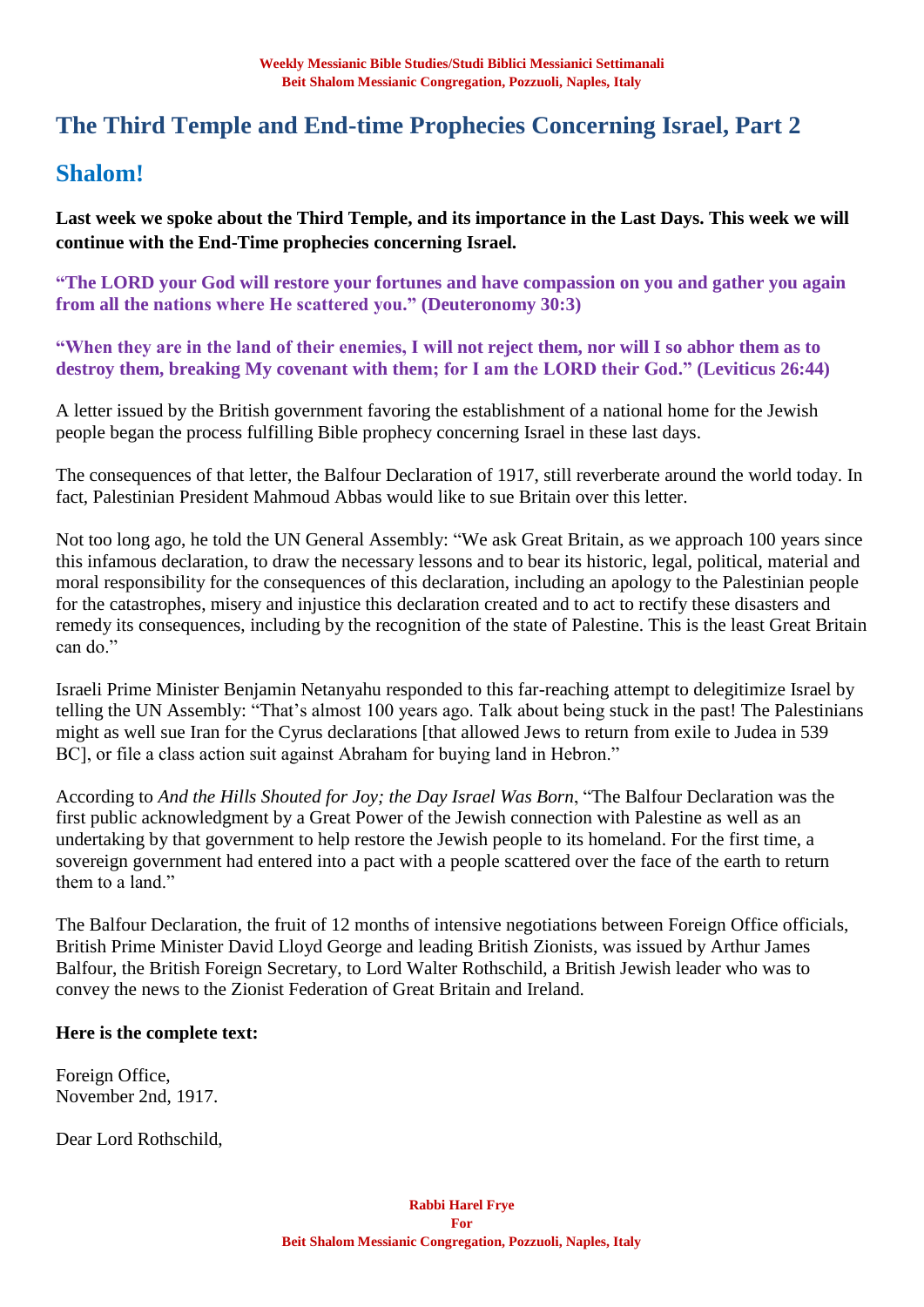#### **Weekly Messianic Bible Studies/Studi Biblici Messianici Settimanali Beit Shalom Messianic Congregation, Pozzuoli, Naples, Italy**

I have much pleasure in conveying to you, on behalf of His Majesty's Government, the following declaration of sympathy with Jewish Zionist aspirations which has been submitted to, and approved by, the Cabinet. "His Majesty's Government view with favour the establishment in Palestine of a national home for the Jewish people, and will use their best endeavours to facilitate the achievement of this object, it being clearly understood that nothing shall be done which may prejudice the civil and religious rights of existing non-Jewish communities in Palestine, or the rights and political status enjoyed by Jews in any other country".

I should be grateful if you would bring this declaration to the knowledge of the Zionist Federation.

Foreign Office. seventer 256, 1917.

Yours sincerely,

#### Arthur James Balfour



Bear Lord Bothschild, I have much pleasure in conveying to you, an behalf of his majesty's covernment, the following declaration of supposay with Jewish Incodet aspirations which nos been muteritied to, and approved by, the dehinet Tils bajebby's Covernment view with favour the establishment in Falcotine of a national home for the Jessih secole, and will use their best endeavours to facilitate the achievement of this object, it being clearly onderstood that nothing shall be done which may prejudice the civil and religious rights of exasting non-Jewish communities in falestine, or the rights and political status enjoyed by Jewe in thy close country

I should be grateful if you would bring this designation to the convictor of the licenset recention.

Angin Bug

British Foreign Secretary Arthur Balfour and his signed letter, dated November 2, 1917. *(Photo: Wikicommns)*

#### **Bible Prophecy Fulfilled**

The Balfour Declaration was incorporated into the Sevres Peace Treaty with the Ottoman Empire and the League of Nations Mandate for Palestine, which gave international sanction for the establishment of a national Jewish homeland and, therefore, became the legal cornerstone for the Jewish State.

The door opened by the Balfour Declaration helped fulfill Bible prophecy that foresaw God would **"gather together the dispersed of Judah from the four corners of the earth." (Isaiah 11:12)**

God was moving through a world power to fulfill countless Bible prophecies concerning Israel, as well as His covenant promises to return His people to their land.

**"It shall come to pass in that day that the Lord shall set His hand again the second time to recover the remnant of His people who are left, from Assyria and Egypt, from Pathros and Cush, from Elam and Shinar, from Hamath and the islands of the sea. He will set up a banner for the nations, and will assemble the outcasts of Israel, and gather together the dispersed of Judah from the four corners of the earth." (Isaiah 11:11-12)**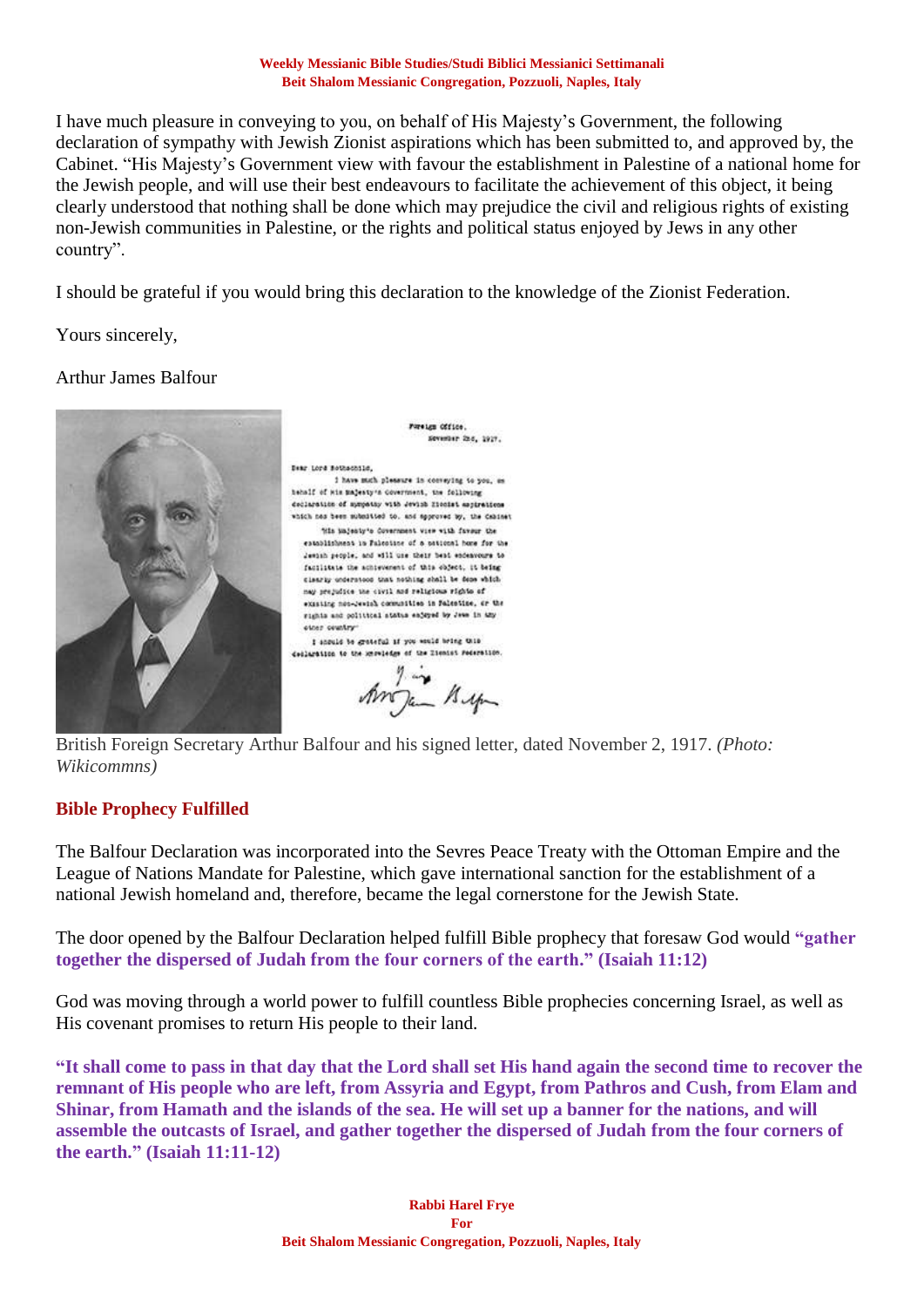#### **Weekly Messianic Bible Studies/Studi Biblici Messianici Settimanali Beit Shalom Messianic Congregation, Pozzuoli, Naples, Italy**

Apparently Lord Balfour was aware of God's plan for Israel. According to *The Jewish Chronicle*, "The Balfour Declaration was born out of religious sentiment. Arthur Balfour was a Christian mystic who believed that the Almighty had chosen him to be an instrument of the Divine Will, the purpose of which was to restore the Jews to their ancient homeland, perhaps as a precursor to the Second Coming of the Messiah.

"The Declaration was thus intended to assist in the fulfillment of Biblical prophecy. This appealed to Lloyd George, whose private immorality did not prevent him from believing in the prophecies of a Bible he knew inside out."

### **Israel Splits into Two Kingdoms**

**"I will scatter you among the nations and will draw out My sword and pursue you. Your land will be laid waste, and your cities will lie in ruins." (Leviticus 26:33)**

We read in the Torah (Five Books of Moses) that God set before the Israelites blessings and curses. The blessings would flow from obedience to God's law. The curses would flow from disobedience to His laws. Part of the curse called for exile from the Promised Land, but God nevertheless promised that He would eventually bring His people home.

Israel's disobedience did not take God by surprise. From the beginning, the Lord knew that the people whom He had chosen were stiff-necked and that they would eventually be driven from the land that He had given to Abraham's seed as an inheritance.

This first happened to the northern tribes of Israel. Following the reign of King Solomon, about 980 BC, the kingdom of Israel was split. The ten northern tribes rebelled against King Rehoboam, the son of Solomon, the son of David, of the tribe of Judah.

After King Solomon died in 931 BC, his son King Rehoboam told Israel that rather than making their burden lighter than what it had been under his father Solomon, he would make it heavier.

**"My father made your yoke heavy, and I will add to your yoke: my father also chastised you with whips, but I will chastise you with scorpions," Rehoboam said. (1 Kings 12:11)**

This caused the ten northern tribes to rebel, cutting themselves off from the tribes of Judah and Benjamin; still, **1 Kings 12:15** states: **"This turn of events was the will of the LORD, for it fulfilled the LORD's message to Jeroboam son of Nebat through the prophet Ahijah from Shiloh."**

This refers to a prophecy near the end of Solomon's reign, when the prophet Ahijah told Jeroboam, the future king of the northern kingdom: **"Behold, I will rend the kingdom out of the hand of Solomon, and will give ten tribes to you." (1 Kings 11:31)**

As king, however, Jeroboam worried that he would lose control over those people who went up to Jerusalem to worship.

To deliberately distance the people from worship at the Holy Temple, he set up false gods in local towns to be worshiped by the northern tribes. This resulted in further moral deterioration.

**"'If this people go up to offer sacrifices in the house of the LORD at Jerusalem, then the heart of this people will return to their lord, even to Rehoboam king of Judah; and they will kill me and return to Rehoboam king of Judah.' So the king consulted, and made two golden calves, and he said to them, 'It**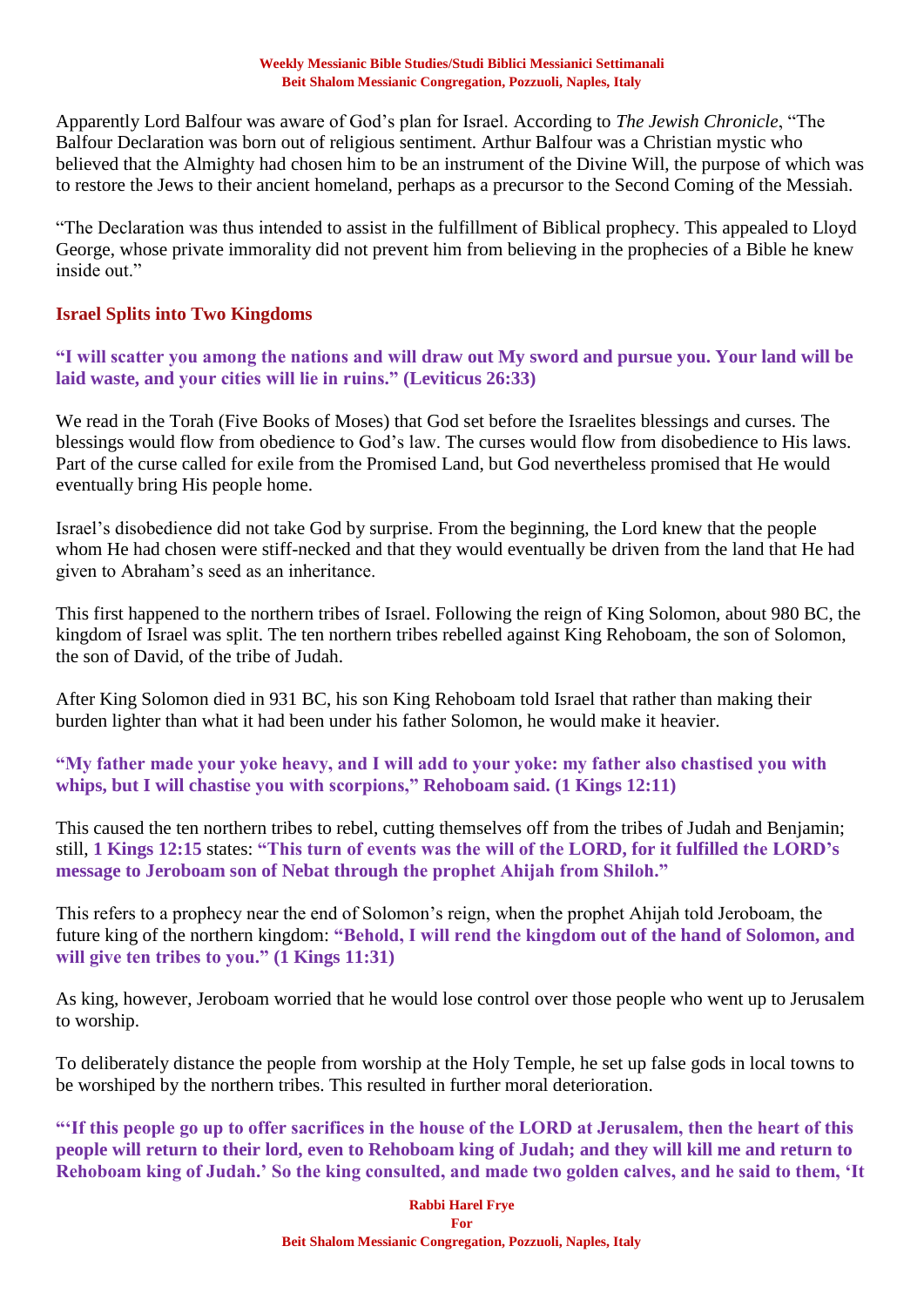**is too much for you to go up to Jerusalem; behold your gods, O Israel, that brought you up from the land of Egypt.' He set one in Bethel, and the other he put in Dan." (1 Kings 12:26-29)**



The Northern Kingdom of Israel and the Southern Kingdom of Judah.

## **The First Scattering and Regathering: Israel and Judea Fall to Babylon**

By about 712 BC, the immorality and pagan worship of the northern tribes brought about the collapse of the Northern Kingdom of Israel. The Assyrians invaded and took the ten tribes captive. (**2 Kings 17:6**)

The Assyrians scattered them throughout the Levant, which brought about the beginning of the Diaspora (dispersion).

Why didn't the Assyrians also invade the Southern Kingdom of Judah? The obvious answer is that it was not God's will for them to do so. The king of Judah at that time, Hezekiah, **"did that which was right in the sight of the Lord." (2 Kings 18:3)**

Nevertheless, due to rebellion against God, around 606 BC, the Babylonians invaded the Southern Kingdom, taking Judah captive to Babylonia.

Seventy years later, in fulfillment of Bible prophecy, the Babylonian kingdom fell to the Medes and Persians and the new king, Cyrus, permitted the Jews to return to Jerusalem, at which time the walls and the Temple were rebuilt. (**Ezra 1:1-4**)

But many of the Jewish people had assimilated foreign practices and worship, practices they brought back to Israel. As well, many were assimilated into the land of their captivity and did not return to the Promised Land.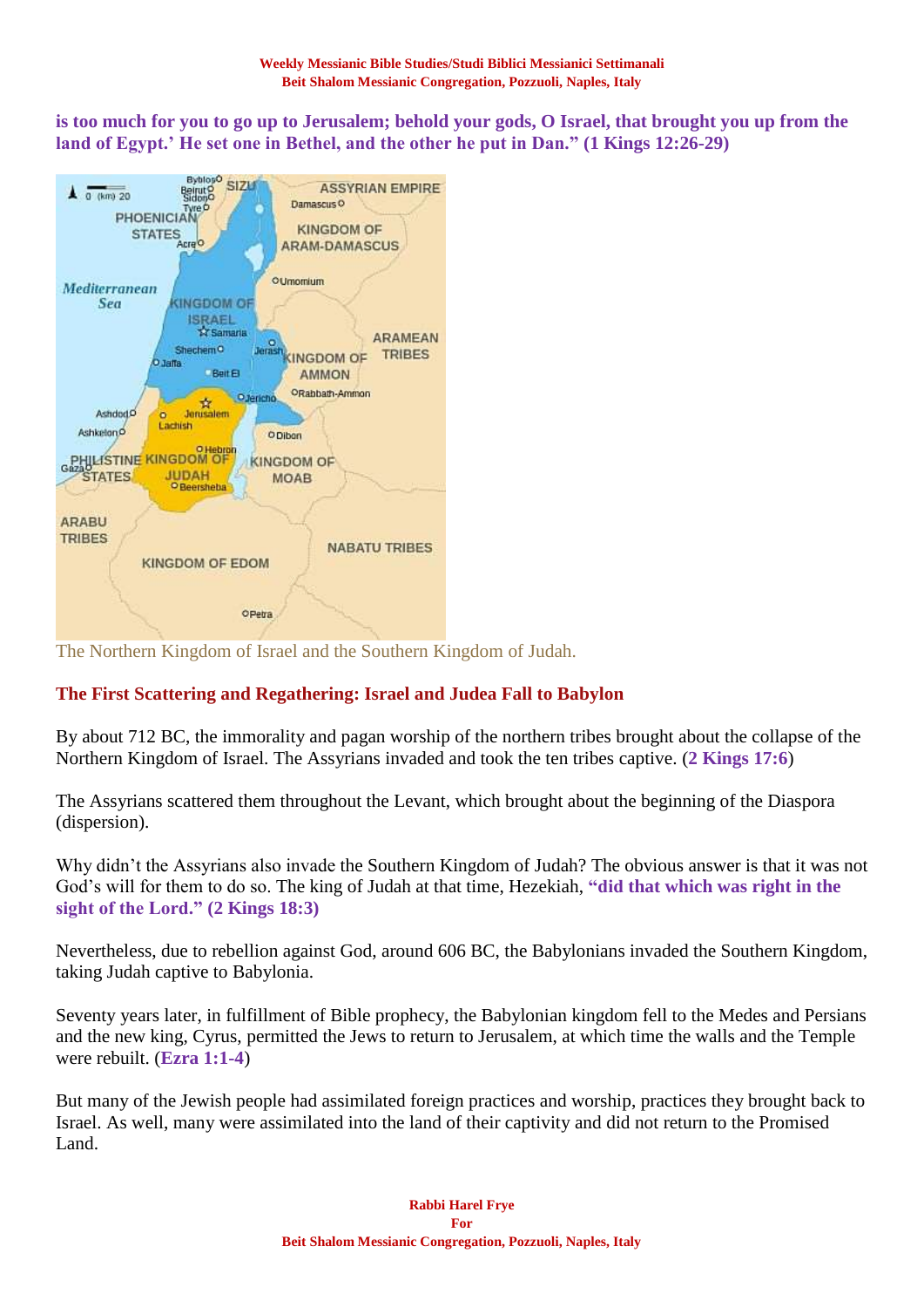#### **Weekly Messianic Bible Studies/Studi Biblici Messianici Settimanali Beit Shalom Messianic Congregation, Pozzuoli, Naples, Italy**

By 200 BC, Israel had become a part of the Greek Seleucid Empire until the revolt of Judah Maccabee resulted in the Hasmonean dynasty of kings who ruled Judah for over a century.

The Maccabees destroyed pagan altars that had been set up in the villages, and reinstated circumcision of newborn male offspring which had been outlawed by the Greek Hellenistic government. They also reentered Jerusalem and ritually cleansed the Temple, re-establishing traditional Jewish worship.

Judah Maccabee, the Cohen (priest), who led the revolt against the Seleucid Empire made an alliance with Rome, instead of trusting in God alone. (**1 Maccabees 8:17-32**)

Nevertheless, the alliance with Rome did not prevent the Greek Empire from sending in massive military forces. Judah decided to stand his ground instead of withdrawing, dying in the battle.

So for a brief period of about one hundred years, devout observance of the law returned to Judah under the Hasmonean Kingdom.

When the matriarch of the Maccabees died, the two sons rivaled for power over the kingdom. Even during their feud, though, they agreed to keep up the sacrifices of sheep and goats at the Temple, until one day one of the sons sent a pig to the altar.

The Talmud states that when the pig swiped his hooves against the Temple, Israel shook for 400 miles.

Not long after, the Roman invasion of Jerusalem in the first century BC brought this period of religious and civil independence to a close. *(Jewish History)*

### **The Second Scattering: Judea Falls to Rome**

Under Rome, Herod the Great ruled Judea until his death in 1 BC. Following his death, his kingdom was divided among his three sons as a tetrarchy. This was the political situation in Judea at the time when Yeshua (Jesus) was born.

Yeshua prophesied regarding the impending destruction of the Temple and the scattering of God's people. (**Luke 21:5-6**) He also warned his **Talmidim** (disciples) of events that would occur within their lifetime, as well as in the last days. (**Matthew 24:15-22**)

In fulfillment of His prophecies, after His death and resurrection, Jerusalem was destroyed by the Romans in AD 70 during the Jewish Revolt, further scattering the people throughout the world and into distant lands.

Seventy years later, the Jews again revolted under the leadership of Simon bar Kokhba and established the last Kingdom of Israel, which lasted three years.

The final destruction came when the Roman Emperor Hadrian, who was determined to wipe out the identity of Israel, completely destroyed the Jewish city of Jerusalem, plowing it under and building a city called Aelia Capitolina on top of it. In AD 135, Hadrian changed the name of Israel to Syria Palaestina, essentially in honor of Israel's enemies.

#### **Zionism Emerges: God's People Are Regathered**

**"For I will give the command, and I will shake the people of Israel among all the nations as grain is shaken in a sieve, and not a pebble will reach the ground." (Amos 9:9)**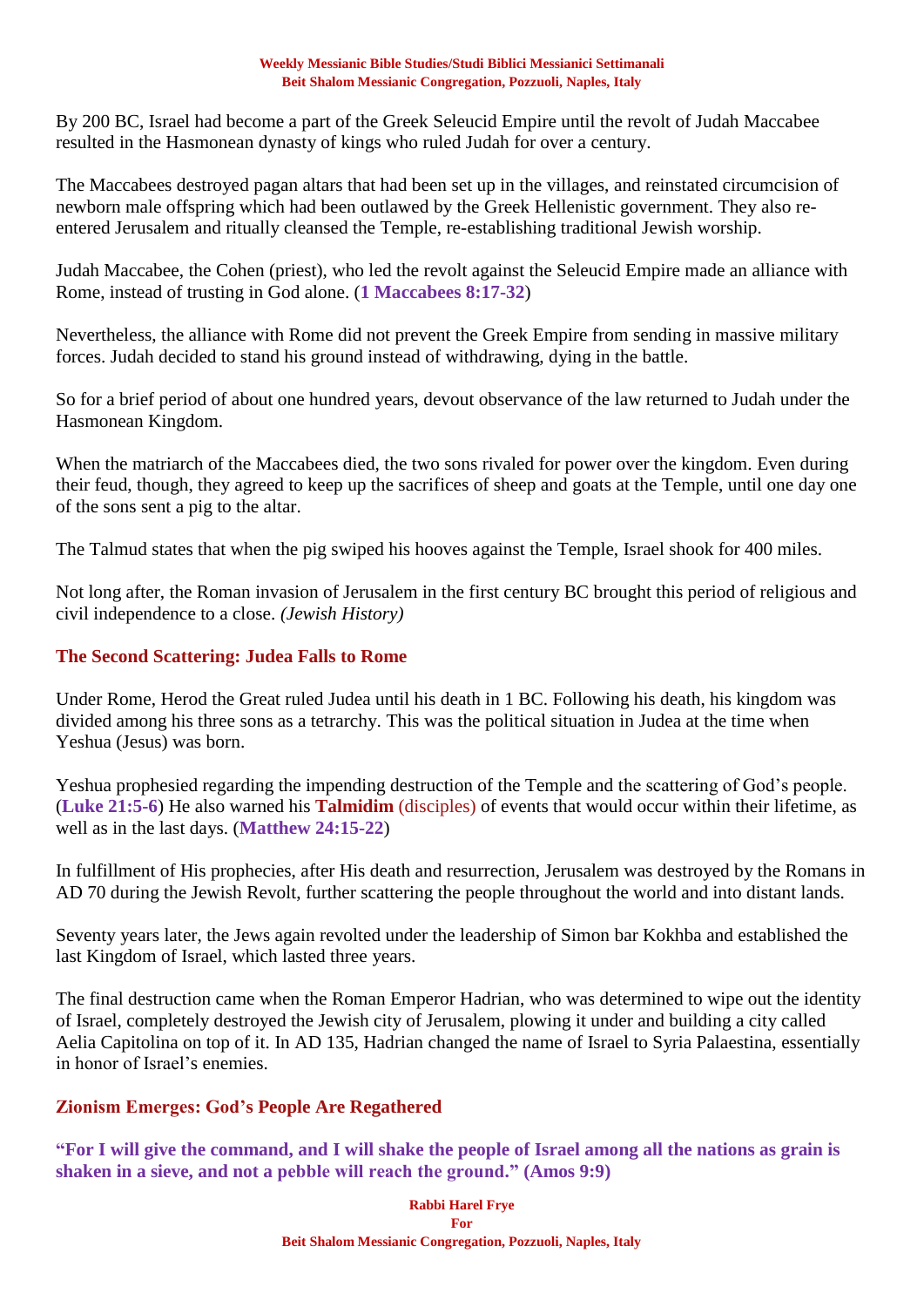In 1800, only 6,700 Jews lived in what was now Ottoman Palestine. Although the Jewish people were spread virtually everywhere on the planet, God had not forgotten His people, nor had He forsaken His promises and covenant with them.

By the 19th century, it became evident that God was actively at work among His people, drawing them to Himself. And it became evident that end-time Bible prophecies concerning the land of Israel were in the process of being fulfilled.

By 1880, the emerging Zionist movement worked to return the Jewish people to the Land, and at that time about 24,000 lived there. By 1915, that number had more than tripled, reaching 87,500. *(New World Encyclopedia)*

The term Zionism is derived from the word Zion **(ציון—Tzi-yon)**, which refers to Mount Zion, originally Mount Moriah, where Abraham took Isaac to be sacrificed. It was here that King Solomon built the first Temple.

Generally, Zion now refers to all of Jerusalem and even Israel. Today, anyone who supports the right of the state of Israel to exist and the return of the Jewish people to Israel is a Zionist.

God is a Zionist too: **"So you shall know that I am the Lord your God, who dwells in Zion, My holy mountain." (Joel 3:17)**

A major leader behind the Zionist efforts was Theodore Herzl, the Austrian journalist who had worked to restore the Jewish people to their land. He created the World Zionist Organization (WZO) and held its first congress at Basel, Switzerland in 1897.

In 1917 during WWI, the British replaced the Ottoman administration of Palestine and occupied the region, including Jerusalem, allowing for the Balfour Declaration to have political leverage.

#### **The Balfour Declaration**

#### **"For a brief moment I deserted you, but with great compassion I will gather you." (Isaiah 54:7)**

With the British in Palestine, the hopes and aspirations of the Zionist cause to return the Jewish people to their land reached a new height.

During the First World War, the Russian chemist Chaim Weizmann (who would become the first president of the Jewish state) invented a process to produce the explosive cordite without the use of calcium acetate, an ingredient available in Germany, but not in England. Without cordite the British would have lost the war.

When Lord Balfour, the British Foreign Secretary, asked Weizmann what payment he required for the process, Weizmann responded, "There is only one thing I want: A national home for my people." Before WWI, in 1906, the British offered Kenya (some say Uganda) to Zionists as a Jewish homeland. The Zionists rejected this.

When Balfour asked Dr. Weizmann why only Palestine could be the Jewish homeland Weizmann said, "Anything else would be idolatry," adding, "Mr. Balfour, supposing I were to offer you Paris instead of London, would you take it?"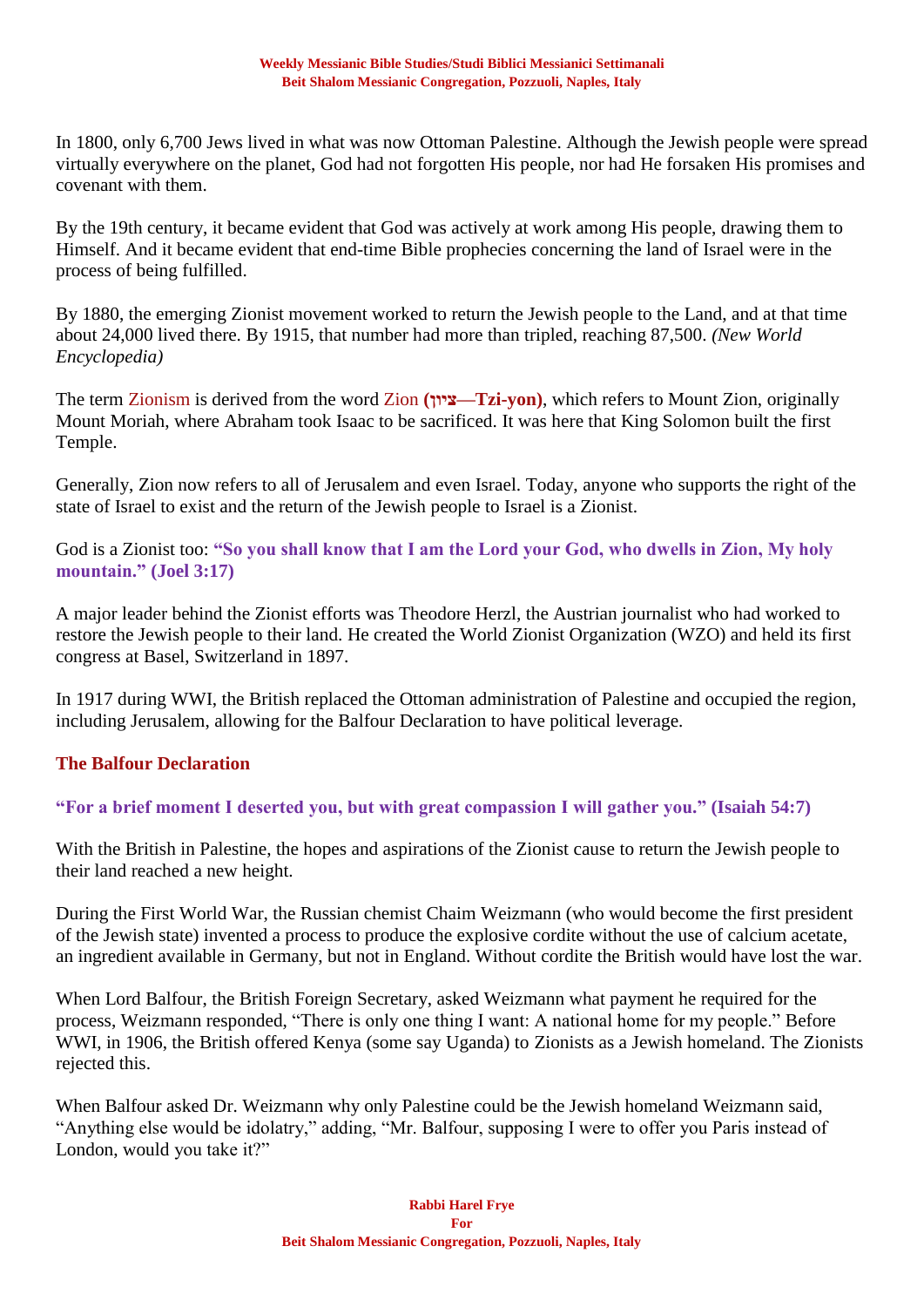"But Dr. Weizmann," said Balfour, "we have London." Weizmann responded, "That is true, but we had Jerusalem when London was a marsh."

Some say that Weizmann was rewarded for his service on November 2nd, 1917 when the Balfour Declaration was handed to Rothschild.

Although God used this declaration to set in motion a series of events upon which the Jewish state was reborn in one day, it was not without challenges. As God began drawing larger numbers of the Jewish people to their homeland, much treachery erupted.

The British did not hold fast to their promises to help establish and protect the new nation, and the British Mandate for Palestine continued, causing the Jewish people to once again struggle for their very survival as they held their own against British and Islamic intrigue.

While some governments do renege on their promises, God does not. Though things may look bleak for Israel 102 years later, as Palestinians kill Jews for being Jews and anti-Semitism once again rears its ugly head around the globe, we know that with God, Israel has a hope and a future.

God has miraculously re-established the Jewish state and the Hebrew language, something that has never happened for any other country or people.

As we thank God for the Balfour Declaration, we can also thank Him that He is true to His Word.

Even if we cannot see the end from the beginning, we can be sure that God always keeps His promises to all believers and to Israel. Israel is and will be a nation and a people forever.

**"'I will bring my people Israel back from exile. They will rebuild the ruined cities and live in them. They will plant vineyards and drink their wine; they will make gardens and eat their fruit. I will plant Israel in their own land, never again to be uprooted from the land I have given them,' says the LORD your God." (Amos 9:14-15)**

The Balfour Declaration played a role in the prophetic fulfillment of Israel's rebirth as a nation in May 1948.

While this important event reminds us that God's hand is on Israel, the Bible links the creation of the State of Israel to the end times when the nations will come up against Israel and be judged in the Valley of Jehoshaphat.

**"In those days and at that time, when I restore the fortunes of Judah and Jerusalem, I will gather all nations and bring them down to the Valley of Jehoshaphat. There I will enter into judgment against them concerning My inheritance, My people Israel, for they scattered my people among the nations and divided up My land." (Joel 3:2)**

Since we are living in the Last Days with Yeshua's (Jesus) return not far away, let us be diligent to redeem the time.

**"Teach us to number our days aright, that we may gain a heart of wisdom." (Psalm 90:12)**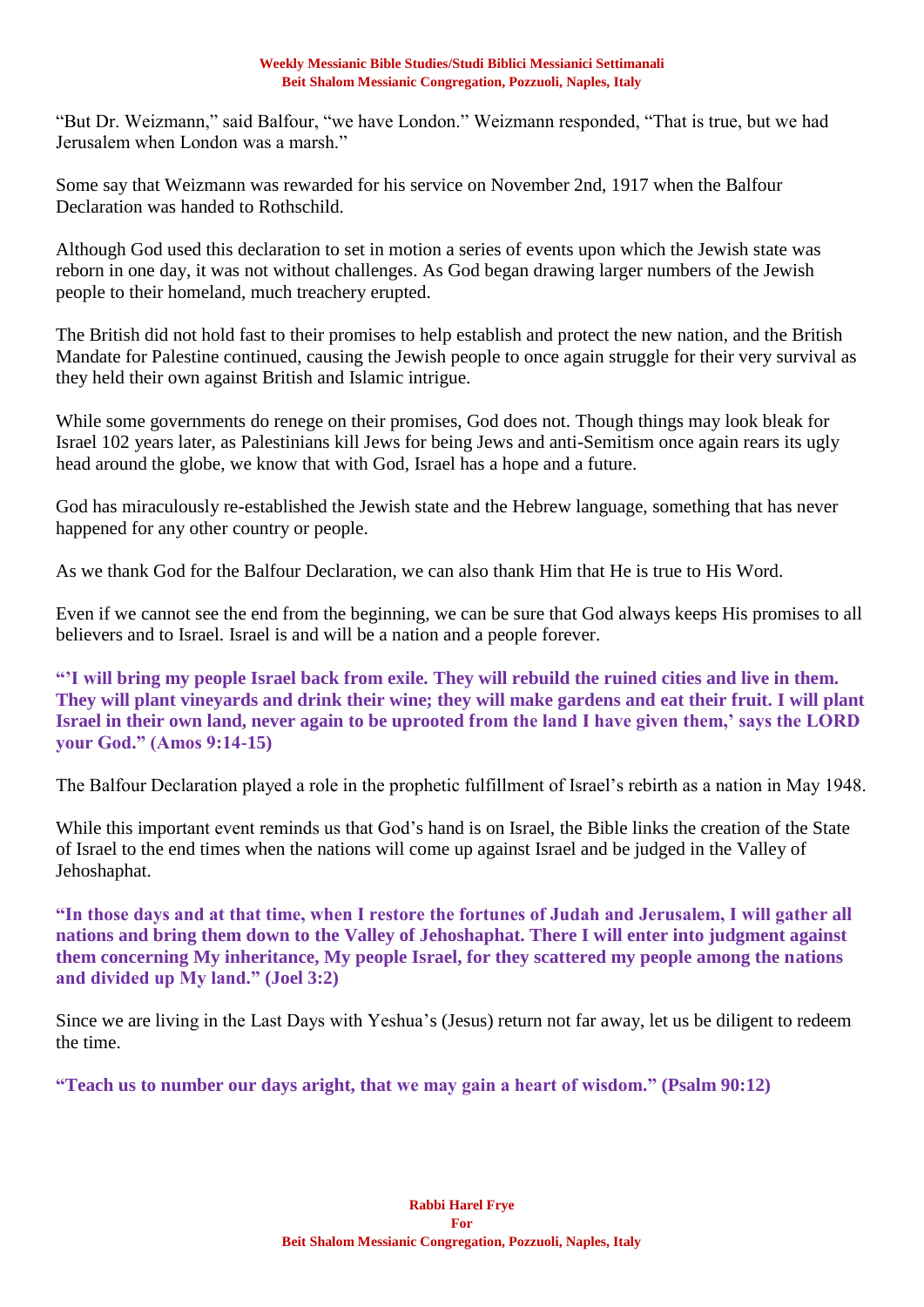# Il Terzo Tempio e le Profezie degli Ultimi Giorni Riguardanti Israele, Parte 2

# **Shalom!**

La scorsa settimana abbiamo parlato del Terzo Tempio e della sua importanza negli ultimi giorni. Questa settimana continueremo con le profezie sugli Ultimi Giorni riguardanti Israele.

**"l'Eterno, il tuo DIO, ti farà ritornare dalla schiavitù, avrà pietà di te e ti raccoglierà di nuovo fra tutti i popoli, fra i quali l'Eterno, il tuo DIO, ti aveva disperso." (Deuteronomio 30:3)**

**"Nonostante tutto questo, quando saranno nel paese dei loro nemici, io non li disprezzerò e non li detesterò fino al punto di annientarli del tutto e di rompere il mio patto con loro; poiché io sono l'Eterno, il loro DIO;". (Levitico 26:44)**

Una lettera emessa dal governo Britannico a favore dell'istituzione di una casa nazionale per il popolo Ebraico iniziò il processo di adempimento della profezia Biblica riguardante Israele in questi ultimi giorni.

Le conseguenze di quella lettera, la Dichiarazione Balfour del 1917, riverberano ancora oggi in tutto il mondo. In effetti, il presidente Palestinese Mahmoud Abbas vorrebbe fare causa alla Gran Bretagna per questa lettera.

Non molto tempo fa, ha detto all'Assemblea generale delle Nazioni Unite: "Chiediamo alla Gran Bretagna, mentre ci avviciniamo a 100 anni da questa famigerata dichiarazione, di trarre le lezioni necessarie e di assumerne la responsabilità storica, legale, politica, materiale e morale per le conseguenze di questa dichiarazione, comprese le scuse al popolo Palestinese per le catastrofi, la miseria e l'ingiustizia che questa dichiarazione ha creato e di agire nel correggere queste catastrofi e rimediare alle sue conseguenze, anche attraverso il riconoscimento dello stato della Palestina. Questo è il minimo che la Gran Bretagna può fare."

Il primo ministro Israeliano Benjamin Netanyahu ha risposto a questo vasto tentativo di delegittimare Israele dicendo all'Assemblea delle Nazioni Unite: "Sono passati quasi 100 anni. Parla come fosse bloccato nel passato! I Palestinesi potrebbero anche citare in giudizio l'Iran per le dichiarazioni di Ciro [che consentivano agli Ebrei di tornare dall'esilio in Giudea nel 539 a.C.], o intentare un'azione legale di classe contro Abramo per l'acquisto di terreni a Hebron."

Secondo il libro *And the Hills Shouted for Joy; the Day Israel Was Born,*: "La Dichiarazione Balfour fu il primo riconoscimento pubblico da parte di un grande potere sulla connessione Ebraica con la Palestina, nonché l'impegno di quel governo a contribuire a ripristinare il popolo Ebraico nella sua terra natale Israele. Per la prima volta, un governo sovrano era entrato in un patto con un popolo sparso sulla faccia della terra per riportarli nella loro terra."

La Dichiarazione Balfour, frutto di 12 mesi di intense trattative tra funzionari del Ministero degli Esteri, il Primo Ministro Britannico David Lloyd George e i principali Sionisti Britannici, è stata rilasciata da Arthur James Balfour, il Segretario agli Esteri Britannico, a Lord Walter Rothschild, un leader Ebreo Britannico che intendeva trasmettere la notizia alla Federazione Sionista di Gran Bretagna e Irlanda.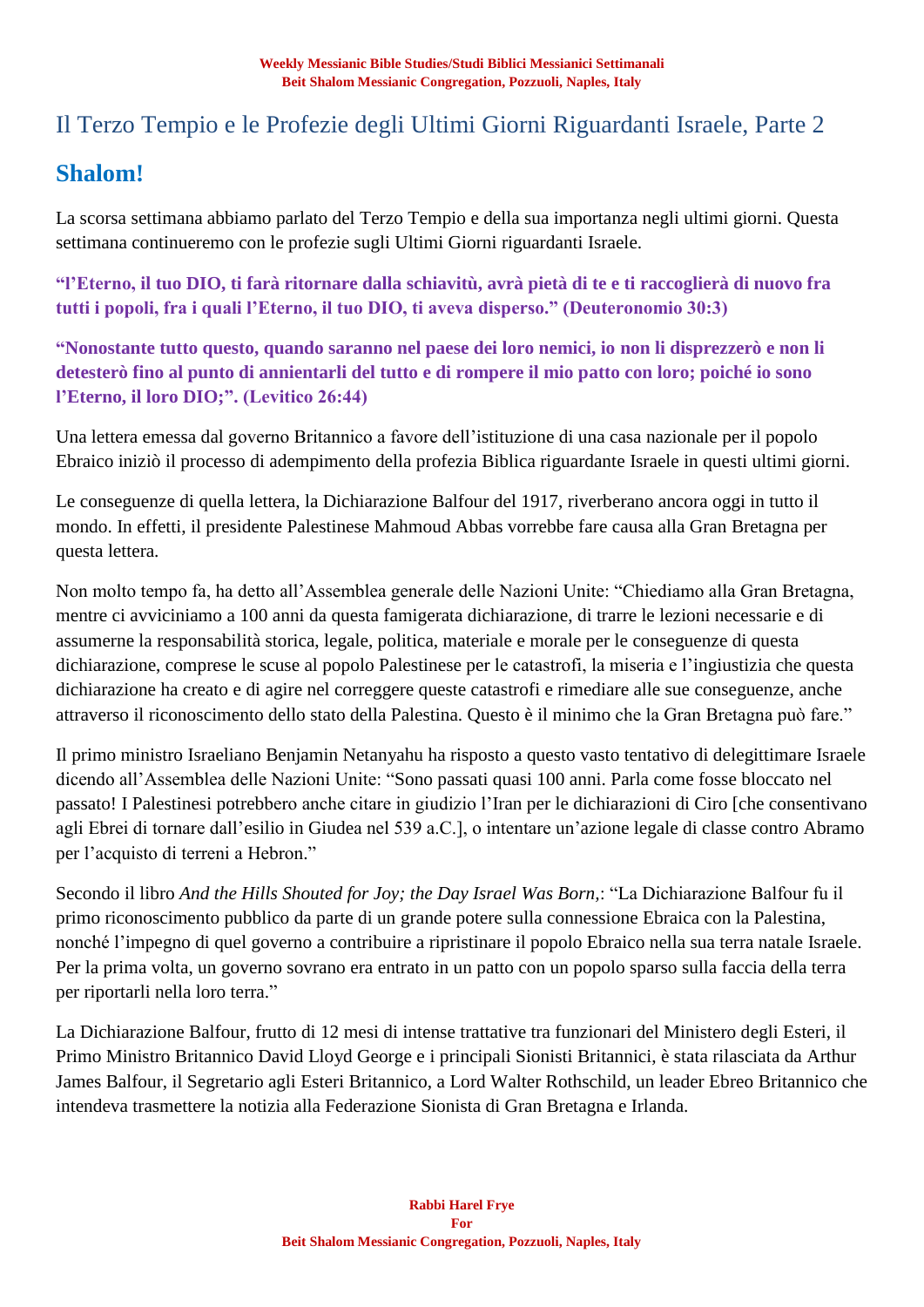### **Ecco il testo completo:**

Ufficio Estero,

2 Novembre 1917.

Caro Lord Rothschild,

Mi fa molto piacere comunicarvi, a nome del governo di Sua Maestà, la seguente dichiarazione di simpatia per le aspirazioni Sioniste Ebraiche che è stata presentata e approvata dal Gabinetto. "L'opinione del governo di Sua Maestà è favorevole all'istituzione in Palestina di una casa nazionale per il popolo Ebraico e farà del suo meglio per facilitare il raggiungimento di questo oggetto, restando chiaramente inteso che non dovrà essere fatto nulla che possa pregiudicare lo stato civile e religioso oltre ai diritti delle comunità non Ebree esistenti in Palestina o i diritti e lo status politico di cui godono gli Ebrei in qualsiasi altro paese."

Le sarei grato se volessi portare questa dichiarazione a conoscenza della Federazione Sionista.

Cordiali saluti,

Arthur James Balfour

## **Profezia Biblica Adempiuta**

La Dichiarazione Balfour fu incorporata nel Trattato di pace di Sevres con l'Impero Ottomano e il mandato della Lega delle Nazioni per la Palestina, che prevedeva sanzioni internazionali per l'istituzione di una patria Ebraica nazionale e, quindi, divenne la pietra angolare legale per lo Stato Ebraico.

La porta aperta dalla Dichiarazione Balfour ha aiutato ad adempiere la profezia Biblica che prevedeva che Dio avrebbe **"riunito i dispersi di Giuda dai quattro angoli della terra." (Isaia 11:12)**

Dio si stava muovendo attraverso una potenza mondiale per adempiere a innumerevoli profezie Bibliche riguardanti Israele, così come la sua alleanza promette di riportare il suo popolo nella loro terra.

**"In quel giorno avverrà che il Signore stenderà la sua mano una seconda volta per riscattare il residuo del suo popolo superstite dall'Assiria e dall'Egitto, da Pathros e dall'Etiopia, da Elam, da Scinar e da Hamath e dalle isole del mare. Egli alzerà il vessillo per le nazioni, raccoglierà gli espulsi d'Israele e radunerà i dispersi di Giuda dai quattro angoli della terra". (Isaia 11:11-12)**

Apparentemente Lord Balfour era a conoscenza del piano di Dio per Israele. Secondo *The Jewish Chronicle*, "La Dichiarazione Balfour è nata dal sentimento religioso. Arthur Balfour era un mistico Cristiano che credeva che l'Onnipotente lo avesse scelto come strumento della Divina Volontà, il cui scopo era di ripristinare gli Ebrei nella loro antica patria, forse come precursore della Seconda Venuta del Messia.

"La Dichiarazione aveva quindi lo scopo di aiutare il compimento della profezia Biblica. Questo fece appello a Lloyd George, la cui immoralità privata non gli impediva di credere nelle profezie di una Bibbia che conosceva a fondo."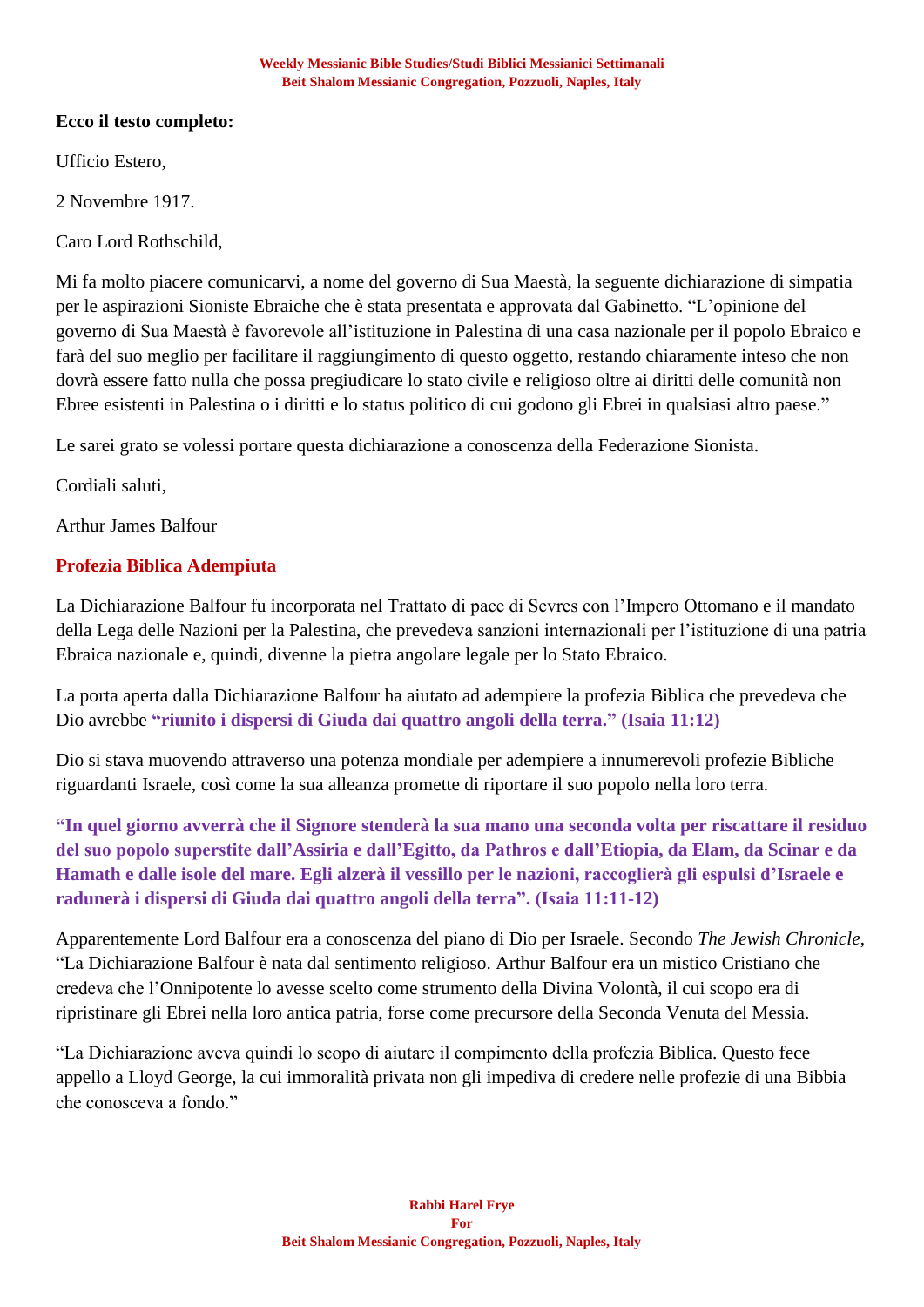#### **Israele si Divide in Due Regni**

## **"Disperderò voi fra le nazioni e trarrò fuori la spada contro di voi; il vostro paese sarà desolato e le vostre città saranno deserte". (Levitico 26:33)**

Leggiamo nella Torah (Cinque Libri di Mosè) che Dio ha posto davanti alle benedizioni e alle maledizioni degli Israeliti. Le benedizioni fluiranno dall'obbedienza alla legge di Dio. Le maledizioni fluiranno dalla disobbedienza alle Sue leggi. Parte della maledizione richiedeva l'esilio dalla Terra Promessa, ma Dio promise comunque che alla fine avrebbe riportato a casa il Suo popolo.

La disobbedienza di Israele non colse Dio di sorpresa. Sin dall'inizio, il Signore sapeva che le persone che aveva scelto avevano il collo duro e che alla fine sarebbero state scacciate dalla terra che aveva dato al seme di Abramo come eredità.

Questo è successo per la prima volta alle tribù settentrionali di Israele. A seguito del regno di re Salomone, verso il 980 a.C., il regno di Israele fu diviso. Le dieci tribù settentrionali si ribellarono al re Roboamo, figlio di Salomone, figlio di Davide, della tribù di Giuda.

Dopo la morte del Re Salomone nel 931 a.C., suo figlio Re Roboamo disse a Israele che invece di rendere il loro peso più leggero di quello che era stato sotto suo padre Salomone, lo avrebbe reso più pesante.

**"perciò, se mio padre vi ha caricati di un giogo pesante, io lo renderò ancora più pesante; se mio padre vi ha castigati con fruste, io vi castigherò con flagelli", disse Roboamo. (1 Re 12:11)**

Ciò causò la ribellione delle dieci tribù settentrionali, separandosi dalle tribù di Giuda e Beniamino; tuttavia, **1 Re 12:15** afferma: **"Così il re non diede ascolto al popolo, perché l'andamento delle cose dipendeva dall'Eterno, affinché si adempisse la parola che l'Eterno aveva rivolto a Geroboamo, figlio di Nebat, per mezzo di Ahijah di Sciloh."**

Questo si riferisce a una profezia vicino alla fine del regno di Salomone, quando il profeta Ahijah disse a Geroboamo, il futuro re del regno settentrionale: **"Prendine per te dieci pezzi, perché così dice l'Eterno, il DIO d'Israele: "Ecco, io strapperò il regno dalle mani di Salomone darò dieci tribù a te." (1 Re 11:31)**

Come re, tuttavia, Geroboamo si preoccupò di perdere il controllo su quelle persone che salivano a Gerusalemme per adorare Hashem. Per allontanare deliberatamente la gente dal culto nel Tempio Sacro, istituì falsi dei nelle città locali per essere adorato dalle tribù settentrionali. Ciò ha comportato un ulteriore deterioramento morale.

**""Geroboamo disse in cuor suo: "Ora il regno tornerà probabilmente alla casa di Davide. Se questo popolo sale a Gerusalemme per offrire sacrifici nella casa dell'Eterno, il cuore di questo popolo si volgerà nuovamente verso il suo signore verso Roboamo re di Giuda; così mi uccideranno e torneranno a Roboamo, re di Giuda". Dopo essersi consigliato, il re fece due vitelli d'oro e disse al popolo: "È troppo per voi salire fino a Gerusalemme! O Israele, ecco i tuoi dèi che ti hanno fatto uscire dal paese d'Egitto!". Ne collocò quindi uno a Bethel, e l'altro a Dan." (1 Re 12:26-29)**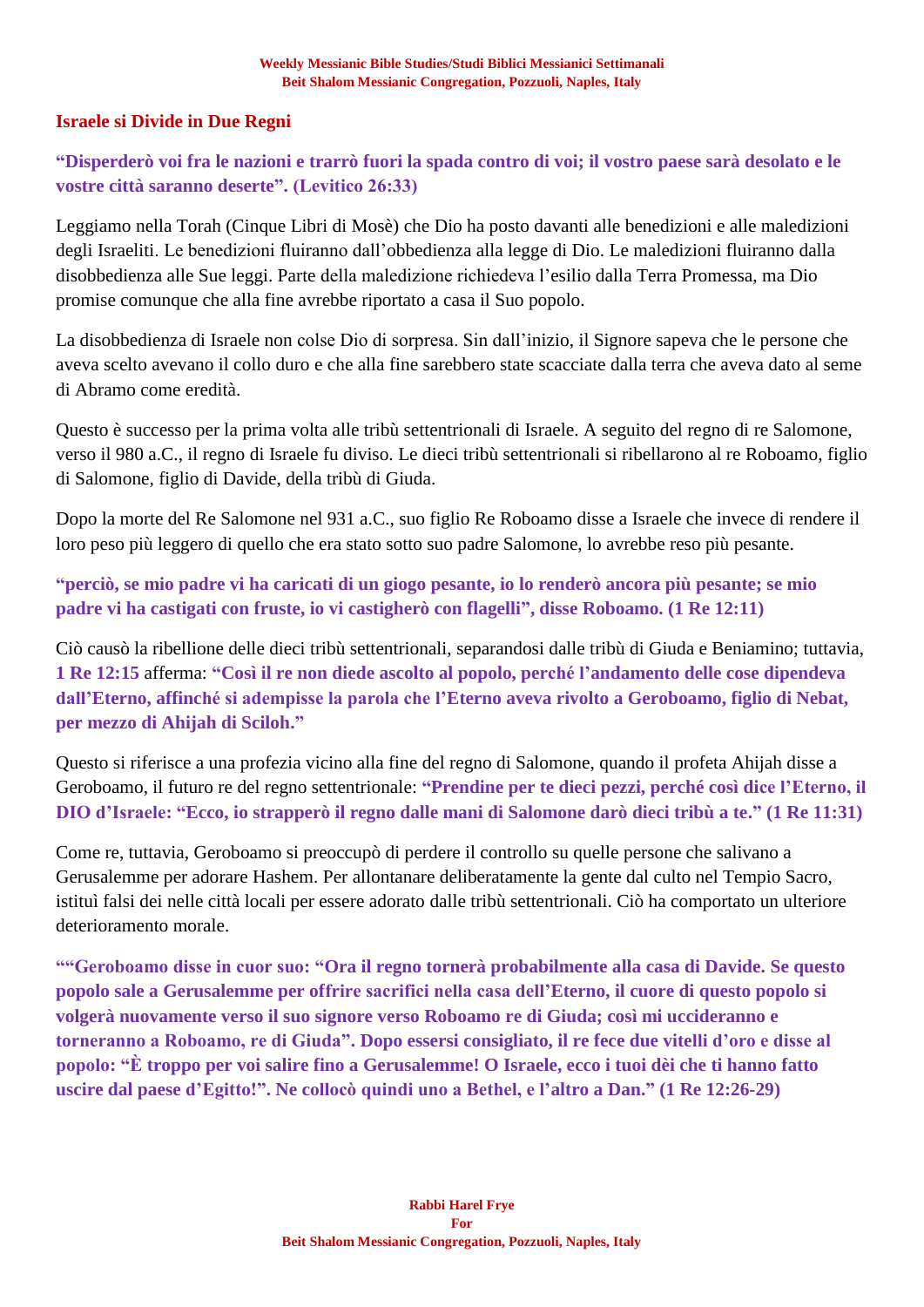### **La Prima Dispersione e Raduno: Israele e Giudea Cadono a Babilonia**

Verso il 712 a.C., l'immoralità e il culto pagano delle tribù settentrionali provocarono il crollo del Regno settentrionale di Israele. Gli Assiri invasero e catturarono le dieci tribù. (**2 Re 17:6)**

Gli Assiri furono dispersi in tutto il Levante, il che portò all'inizio della Diaspora (dispersione).

Perché gli Assiri non hanno invaso anche il Regno meridionale di Giuda? La risposta ovvia è che non era volontà di Hashem (Dio) che lo facessero. Il re di Giuda a quel tempo, Ezechia, **"fece ciò che era giusto agli occhi del Signore" (2 Re 18: 3)**

Tuttavia, a causa della ribellione contro Hashem (Dio), intorno al 606 a.C., i Babilonesi invasero il Regno del Sud, portando Giuda prigioniero a Babilonia. Settant'anni dopo, in adempimento della profezia Biblica, il regno Babilonese cadde sui Medi e sui persiani e il nuovo re, Ciro, permise agli Ebrei di tornare a Gerusalemme, quando furono ricostruiti le mura e il tempio. **(Esdra 1:1-4)**

Ma molti Ebrei avevano assimilato le pratiche e il culto stranieri, pratiche che riportarono in Israele. Inoltre, molti furono assimilati nella terra della loro prigionia e non tornarono nella Terra Promessa. Nel 200 a.C., Israele era entrato a far parte dell'Impero seleucide Greco fino a quando la rivolta di Giuda Maccabeo portò alla dinastia Hasmonea dei re che governarono Giuda per oltre un secolo. I Maccabei distrussero altari pagani che erano stati allestiti nei villaggi e ripristinarono la circoncisione della prole maschile appena nata che era stata messa fuorilegge dal governo Ellenistico Greco. Ritornarono anche a Gerusalemme e purificarono ritualmente il Tempio, ristabilendo il tradizionale culto Ebraico.

Judah Maccabee, il Cohen (sacerdote), che guidò la rivolta contro l'Impero seleucide fece un'alleanza con Roma, invece di confidare in Dio solo. **(1 Maccabei 8:17-32)**

Tuttavia, l'alleanza con Roma non ha impedito all'Impero Greco di inviare enormi forze militari. Giuda decise di resistere invece di ritirarsi, morendo in battaglia. Quindi per un breve periodo di circa cento anni, una devota osservanza della legge tornò a Giuda sotto il regno Asmonico.

Quando la matriarca dei Maccabei morì, i due figli rivaleggiarono per il potere sul regno. Anche durante la loro faida, però, accettarono di mantenere i sacrifici di pecore e capre al Tempio, fino a quando un giorno uno dei figli mandò un maiale all'altare. Il Talmud afferma che quando il maiale fece scorrere gli zoccoli contro il Tempio, Israele tremò per 400 miglia. Non molto tempo dopo, l'invasione Romana di Gerusalemme nel I secolo a.C. concluse questo periodo di indipendenza religiosa e civile. *(Storia degli Ebrei)*

#### **La Seconda Dispersione: La Giudea Cade sotto Roma**

Sotto Roma, Erode il Grande governò la Giudea fino alla sua morte nel 1 a.C. Dopo la sua morte, il suo regno fu diviso tra i suoi tre figli come una tetrarchia. Questa era la situazione politica in Giudea al tempo in cui nacque Yeshua (Gesù).

Yeshua profetizzò riguardo all'imminente distruzione del Tempio e alla dispersione del popolo di Hashem (Dio). (**Luca 21:5-6**) Avvertì anche i suoi **Talmidim** (**discepoli**) di eventi che si sarebbero verificati durante la loro vita, così come negli ultimi giorni. (**Matteo 24:15-22**)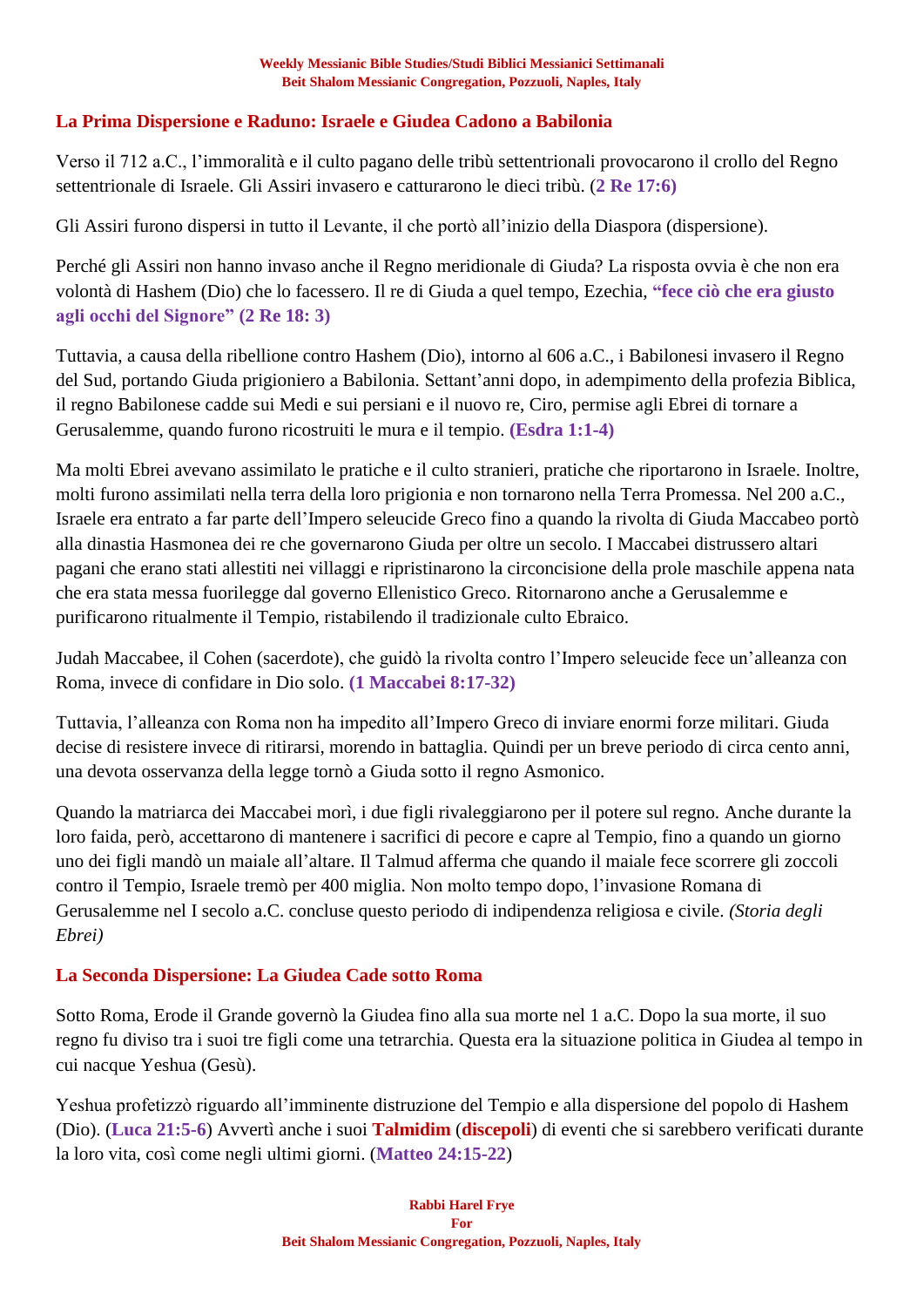In adempimento delle Sue profezie, dopo la Sua morte e risurrezione, Gerusalemme fu distrutta dai Romani nel 70 d.C. durante la rivolta Ebraica, disperdendo ulteriormente il popolo di Israele in tutto il mondo. Settant'anni dopo, gli Ebrei si ribellarono di nuovo sotto la guida di Simon bar Kokhba e stabilirono l'ultimo regno di Israele, che durò tre anni. La distruzione finale avvenne quando l'Imperatore Romano Adriano, che era determinato a spazzare via l'identità di Israele, distrusse completamente la città Ebraica di Gerusalemme, distruggendola e costruendoci sopra una città chiamata Aelia Capitolina. Nel 135 d.C., Adriano cambiò il nome di Israele in Siria Palaestina, essenzialmente in onore dei nemici di Israele.

#### **Il Sionismo Emerge: le Persone di Hashem (Dio) sono riunite**

**"Poiché ecco, io darò il comando e vaglierò la casa d'Israele fra tutte le nazioni, come si vaglia col setaccio, ma a terra non cadrà neppure il più piccolo chicco di grano." (Amos 9:9)**

Nel 1800, solo 6.700 ebrei vivevano nell'attuale Palestina Ottomana. Sebbene il popolo Ebraico fosse diffuso praticamente ovunque sul pianeta, Hashem (Dio) non aveva dimenticato il Suo popolo, né aveva abbandonato le Sue promesse e alleanze con loro. Nel diciannovesimo secolo, divenne evidente che Hashem (Dio) era attivamente al lavoro tra il Suo popolo, attirandolo a Sé. E divenne evidente che le profezie Bibliche del tempo della fine riguardanti la terra di Israele stavano per adempiersi. Nel 1880, il movimento sionista emergente lavorò per riportare il popolo Ebraico nella Terra di Israele, e in quel periodo vivevano circa 24.000 persone nella terra di Israele. Nel 1915, quel numero era più che triplicato, raggiungendo 87.500. (*New World Encyclopedia*)

Il termine Sionismo deriva dalla parola **Sion** (**ציון - Tzi-yon**), che si riferisce al Monte Sion, originariamente Monte Moria, dove Abramo prese Isacco per essere sacrificato. Fu qui che il Re Salomone costruì il primo tempio. In generale, Sion ora si riferisce a tutta Gerusalemme e persino a Israele. Oggi, chiunque sostenga il diritto allo stato di Israele di esistere e il ritorno del popolo Ebraico in Israele è un Sionista.

Anche Hashem (Dio) è sionista: **"Allora voi riconoscerete che io sono l'Eterno, il vostro DIO, che dimora in Sion, mio monte santo. Cosí Gerusalemme sarà santa e gli stranieri non vi passeranno più". (Gioele 3:17)**

Un importante leader degli sforzi Sionisti fu Theodore Herzl, il giornalista Austriaco che aveva lavorato per riportare il popolo Ebraico nella sua terra. Ha creato l'Organizzazione Mondiale Sionista (WZO) e ha tenuto il suo primo congresso a Basilea, Svizzera, nel 1897.

Nel 1917 durante la prima guerra mondiale, gli Inglesi sostituirono l'amministrazione Ottomana della Palestina e occuparono la regione, compresa Gerusalemme, permettendo alla Dichiarazione Balfour di avere un potere politico.

#### **La Dichiarazione Balfour**

#### **"Ti ho abbandonata per un breve istante, ma con immensa compassione ti radunerò." (Isaia 54:7)**

Con gli Inglesi in Palestina, le speranze e le aspirazioni del Sionista causarono il ritorno del popolo Ebraico nella sua terra che raggiunse un nuovo apice.

Durante la prima guerra mondiale, il chimico Russo Chaim Weizmann (che sarebbe diventato il primo presidente dello stato Ebraico) inventò un processo per produrre la cordite esplosivo senza l'uso di acetato di